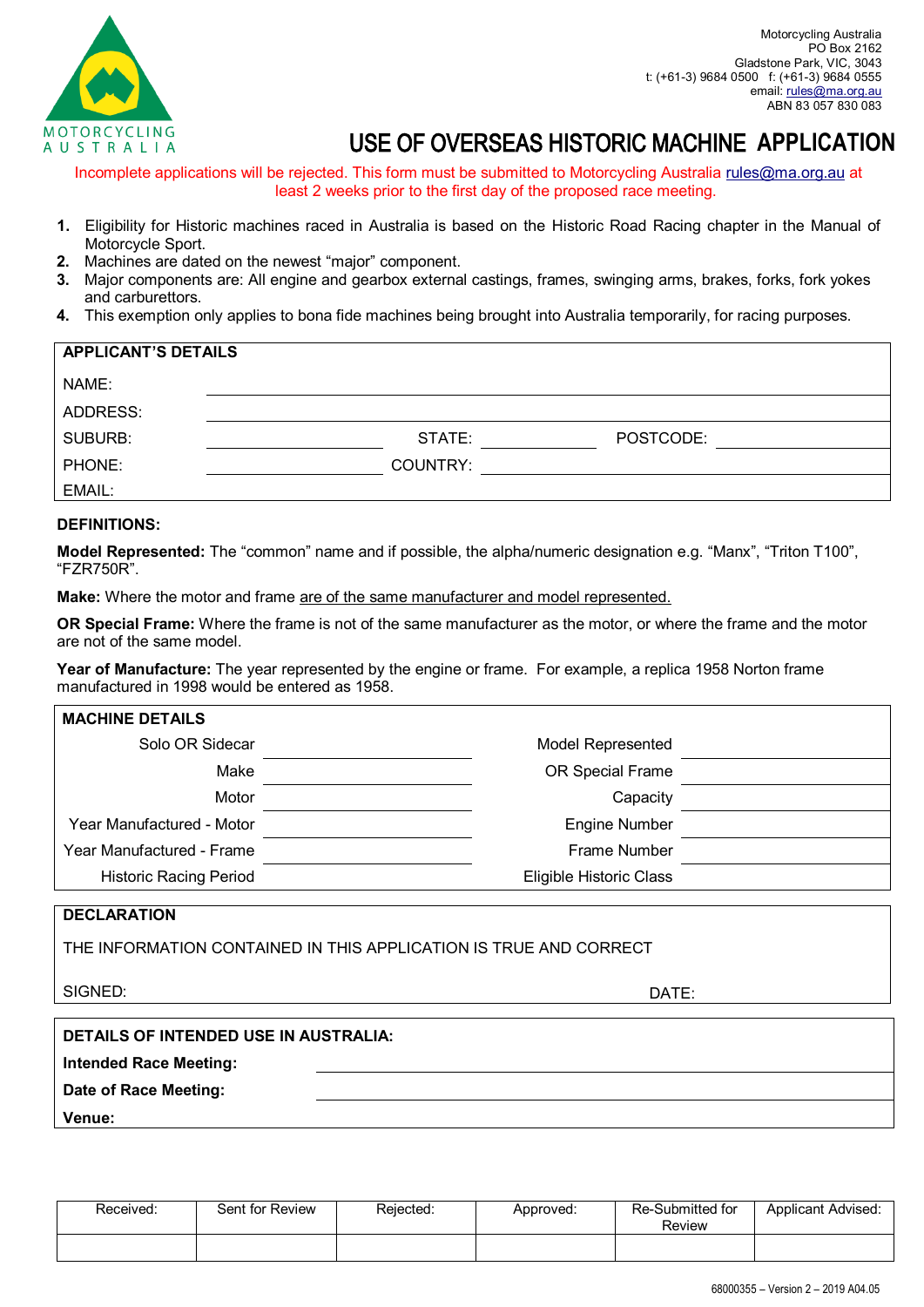## **MACHINE SPECIFICATIONS - PRINT ANSWERS CLEARLY**

All below questions must be answered in full and include all modifications that vary from the "Model Represented" original specifications. Incomplete applications will be rejected.

If the machine is also listed as a "Special" or is a Sidecar, then you must list all major components including their make and year of manufacture.

Ensure components of your machine comply with the Historic Road Race Rules set out in the MoM's. Engine: Year: Engine Number: Gearbox: Year: Number of Speeds: Frame: Year: Frame Number: Swinging Arm: Year: Year: Year: Year: Year: Year: Year: Year: Year: Year: Year: Year: Year: Year: Year: Year: Year: Year: Year: Year: Year: Year: Year: Year: Year: Year: Year: Year: Year: Year: Year: Year: Year: Year: Year Make and Type of Rear Suspension units: Year: Forks: Year: Yokes: Year: Front Brake: Year: Size of Brake: **Rear Brake:** Year: Year: Year: Year: Year: Year: Year: Year: Year: Year: Year: Year: Year: Year: Year: Year: Year: Year: Year: Year: Year: Year: Year: Year: Year: Year: Year: Year: Year: Year: Year: Year: Year: Year: Year Size of Brake: Carburettor/s: New Many: New Many: New Many: New Many: New Many: New Many: New Many: New Many: New Many: New Many: New Many: New Many: New Many: New Many: New Many: New Many: New Many: New Many: New Many: New York: New Yor Make: Size: Other Comments: History of Machine: